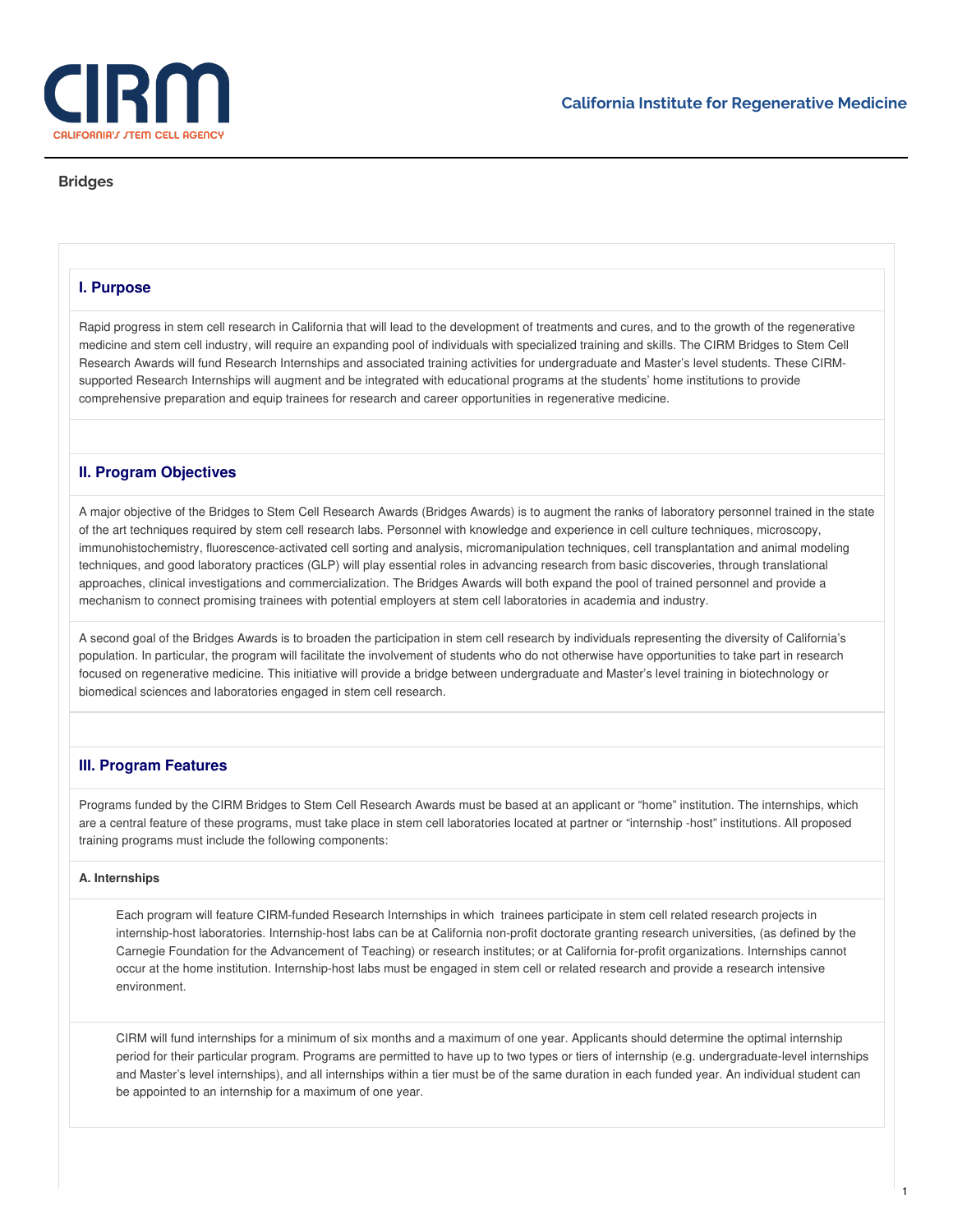Internship research is expected to be a full-time activity for which the trainee is compensated with a stipend and appropriate academic credit (determined by the home institution). Interns are expected to be enrolled as full-time students during the internship; the awards will fund tuition and educational fees during this period. CIRM will fund up to 10 internships per applicant per year. Applicants are encouraged to expand student participation and the size of their programs by involving additional trainees supported from other sources, if funding is available.

#### **B. Educational Enhancement Activities**

Programs will develop auxiliary educational activities to prepare students for internships and to augment the internship experience. Examples of such enhancements include seminar series, supplementary courses, and tissue culture training and specialized workshops. CIRM Bridges Awards will also support the development and delivery of a general education course (targeted to the general student population) in Stem Cells and Regenerative Medicine to be offered at the home institution.

## **C. Stem Cell Techniques Course**

All trainees must participate in a stem cell laboratory techniques course given at a CIRM-funded Shared Research Laboratory or appropriate, equivalent facility in addition to their internship. Applicants should arrange for their students to enroll in an established course, or, in association with personnel from a Shared Research Laboratory, they may organize and coordinate a course specialized for their trainees.

## **D. Program Director**

Each program will have a Program Director who leads and coordinates the CIRM Bridges Awards Program. This individual must be an experienced faculty member at the home institution. The Program Director will have primary responsibility for all programmatic and administrative aspects of the Bridges Award Program, including adherence to budgetary, policy, and reporting requirements.

#### **E. Advisory Committee**

Each program will have an Advisory Committee that establishes policies and guides ongoing planning and performance of the program. The Advisory Committee should include appropriate faculty from the home institution and must include at least one member who is a faculty member (or industry equivalent) from a partnering, internship-host institution.

#### **F. Trainee Mentoring Plan**

Programs must provide a Trainee Mentoring Plan that specifically describes how trainees will be advised and their progress assessed. Such a plan might include individual faculty sponsors at the home institution, individual mentoring committees with participation of the internshiphost advisor, or other arrangements that provide for support and guidance of the trainees. The Trainee Mentoring Plan should also describe the frequency and nature of student assessment and plans for advising trainees on career and further educational opportunities.

# **IV. Award Information**

# **A. Funds Available**

Under this RFA, CIRM intends to commit up to \$18 million to support up to 10 awards. Each award will support up to 10 interns per year, and programs will be funded for up to three years. CIRM will provide each program with direct project costs of up to \$530,000 per year. Applicant home institutions may each apply for only one award.

#### **B. Eligible Costs**

Applicants may request program funding in accordance with the following categories and limits.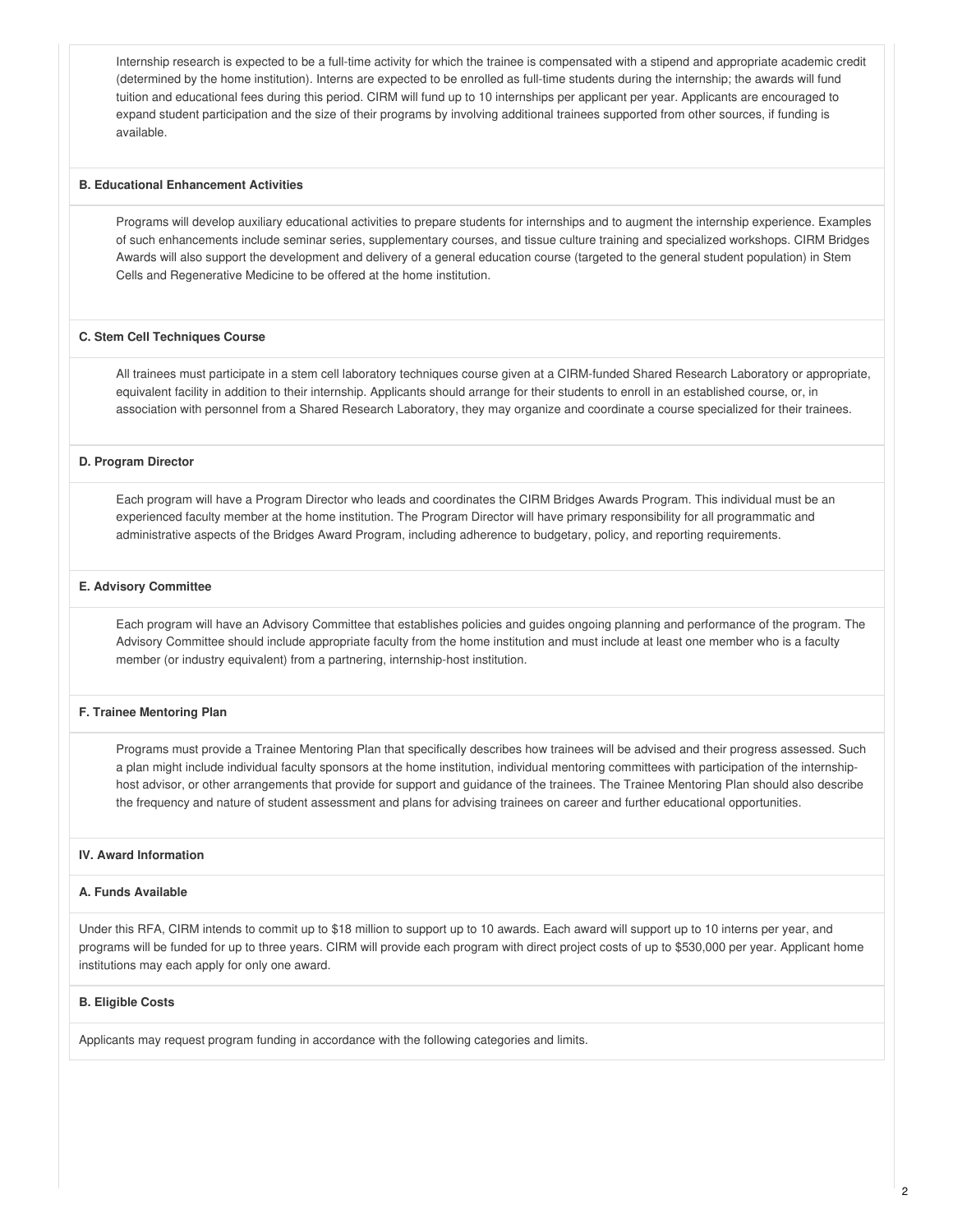#### 1. **Trainee Expenses**

- 1. 1. Stipends up to \$2500/month for each trainee engaged in full time research during an internship of up to one year duration.
	- 2. Tuition and fees up to \$5000 per year to the home institution for actual educational expenses for each trainee during the internship period.
	- 3. Research-related funds up to \$3000 per year for each trainee for costs to the internship-host laboratory.
	- 4. Training course fees up to \$2500 for each intern for fees and expenses (including travel) to a CIRM-funded Shared Research Laboratory or equivalent facility.

## 2. **Program Administration and Educational Enhancement** Up to \$125,000 per year may be used for

administrative support salaries, costs of developing or delivering new courses, seminar speakers, outside speakers for courses, audio-visual equipment or supplies, activities to enhance partnering between home and host institutions, or other activities that enhance the educational value of the program. Up to \$12,500 (of the \$125,000) may be used for salary support for the Program Director. Up to \$6,250 may be used for salary support of a faculty advisor or internship coordinator at internship-host institutions. Up to \$25,000 may be used to develop and deliver a general education course on Stem Cells and Regenerative Medicine. Justification for all Program Administration and Educational Enhancement expenses must be provided.

3. **Indirect Costs** Indirect costs will be 10% of the total direct costs

(Trainee Expenses and Program Administration and Educational Enhancement) less the costs for tuition and fees.

# **V. Eligibility Information**

Applicant "home" institutions must be public universities or colleges, or non-profit academic institutions in California that are accredited by the Western Association of Schools and Colleges (WASC) and which do not have a CIRM-funded Shared Research Laboratory (i.e. were not recipients of an award from CIRM RFA 07-01). Non-profit means either: (1) a governmental entity of the State of California; or (2) a legal entity that is tax exempt under Internal Revenue Code section 501(c)(3) and California Revenue and Taxation Code section 23701d.Additionally, since the Bridges Awards must be associated with an appropriate comprehensive educational program, applicant institutions must have either 1) a Bachelor's or Master's degree program in Cell and Molecular Biology,Biotechnology, Biomedical Sciences or equivalent discipline, or 2) a Certificate or Associate degree program in Biotechnology or Biomedical Technology or equivalent.

Each eligible applicant institution may submit only a single application. Each Bridges Award will be granted to a single applicant home institution. The applicant institution may choose to collaborate with one or more additional institutions that would otherwise also be eligible to compete in order to provide broader program access to candidate trainees/interns. Collaborating institutions must meet the above institutional eligibility criteria and may not separately submit an application.

Applications must be submitted by a Program Director who is full-time faculty member at the applicant home institution.

# **VI. Review Criteria**

Applications will be evaluated in three areas: the Training Program, Institutional Commitment and Partnering Arrangements, and Program Administration.

# 1. **Training Program**

**1. Internships**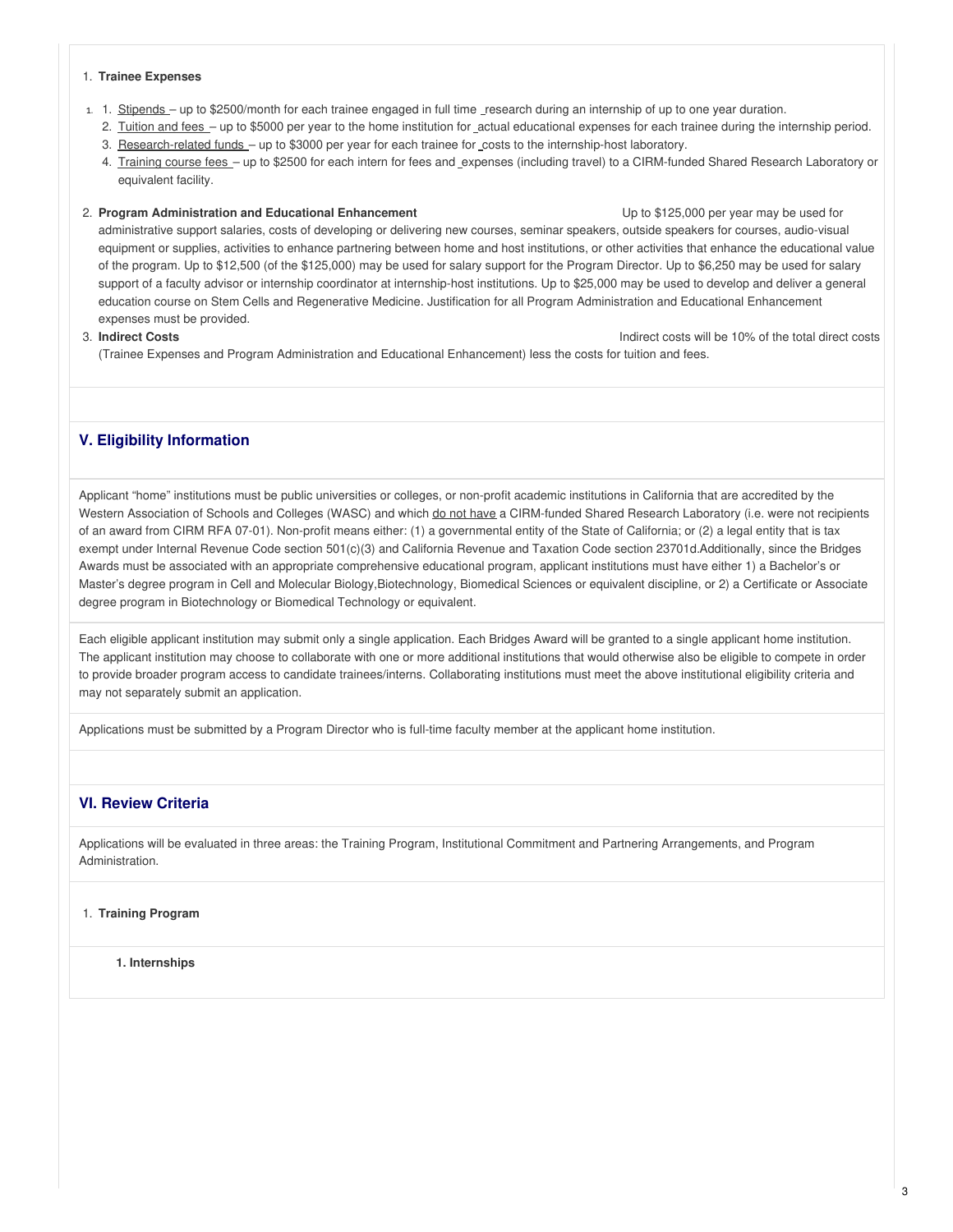- Appropriate and ample internship opportunities in stem cell labs will be readily available for trainees.
- Internship activities allow direct participation of trainees in stem cell and/or regenerative medicine research.
- Internship activities allow direct participation of trainees in stem cell and/or regenerative medicine research.
- Internships provide hands-on training in relevant laboratory techniques and approaches.
- Internships will have sufficient duration and oversight to achieve desired and stated educational objectives.
- The Trainee Mentoring Plan outlines beneficial and appropriate mechanisms to guide and support internship activities.

# **2. Educational Enhancement**

- Educational enhancement activities support and complement internship experiences.
- Auxiliary activities will expand knowledge of stem cell science and regenerative medicine.
- The stem cell techniques course provides appropriate and beneficial training.

# **3. Educational Integration**

- Internships, the requisite stem cell techniques course and educational enhancement activities are integrated effectively into a comprehensive degree or certificate program.
- Educational programs provide trainees with adequate and appropriate preparation for internships.
- 2. **Institutional Commitment and Partnering Arrangements**

## **1. Institutional Commitment**

- Home institution is committed to the success of the training program.
- Home institution has a track-record of training in cell biology or biotechnology.

• Home institution and/or home department provides a supportive environment for preparing students for internships.

## **2. Partnering Arrangements**

- Appropriate partnering (internship-host) institutions are identified and committed to participation in the training program and/or there is a well thought out plan in place for identifying such partners and evidence of progress in developing partnerships.
- Arrangements are established or planned for trainee enrollment in stem cell techniques course at CIRM-funded Shared Research Laboratory or appropriate equivalent facility.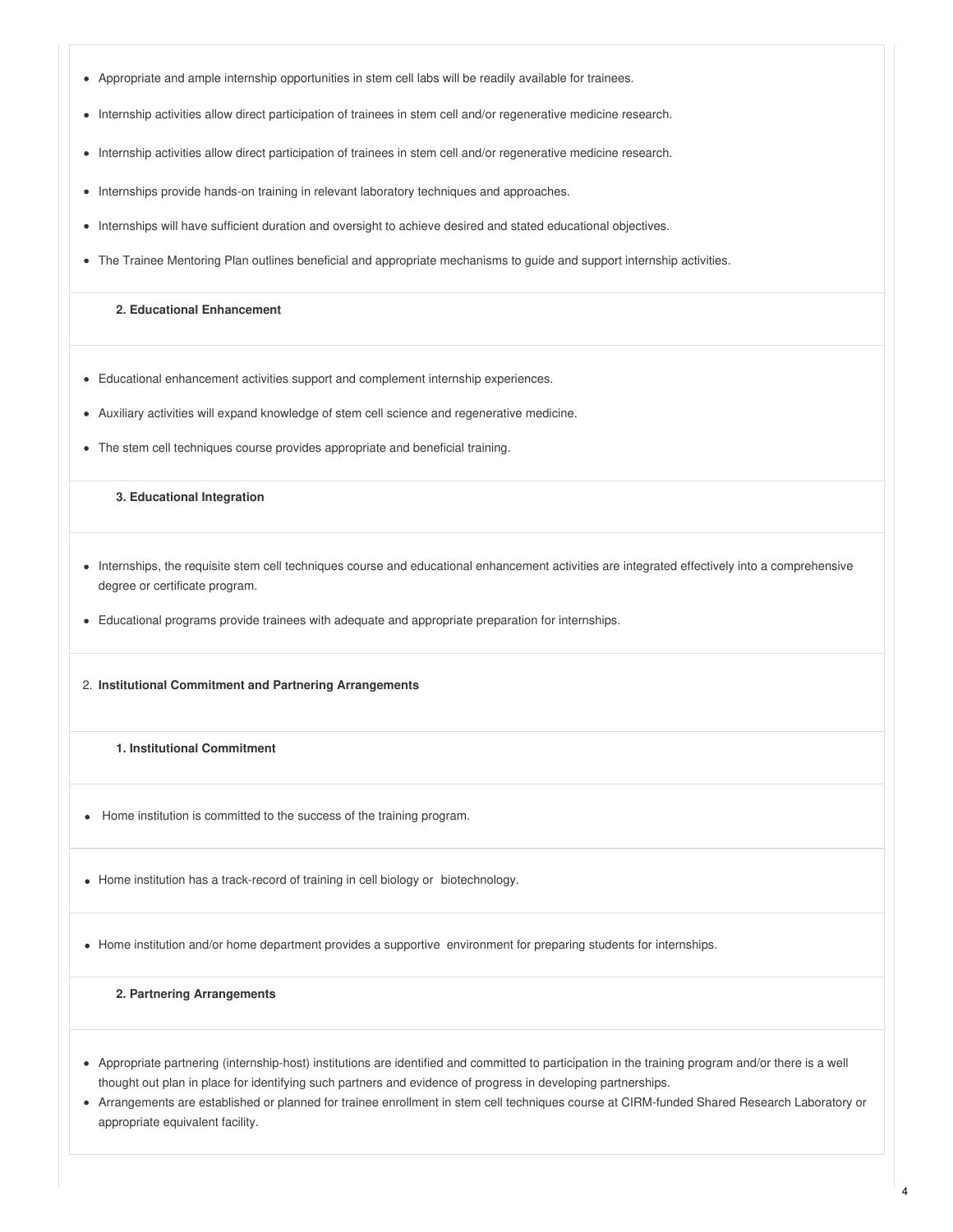#### 3. **Program Administration**

- Program Director has appropriate experience in education and administration.
- Composition and duties of program Advisory Committee are well defined and beneficial to the program.
- Mechanisms are established for recruitment of qualified and diverse program participants.
- Procedures for tracking of trainee accomplishment are developed.
- Mechanisms are established for recruitment of qualified and diverse program participants.
- Procedures for tracking of trainee accomplishment are developed.

# **VII. Application Procedure**

Applicant institutions must follow these instructions for submitting a Letter of Intent and Application for the Bridges to Stem Cell Research Awards. Applications will only be accepted from institutions that have submitted a Letter of Intent (LOI) that is accepted by CIRM.

## **A. Letter of Intent**

All institutions planning to apply for a CIRM Bridges Award must submit a Letter of Intent (LOI) using the LOI template provided at <https://www.cirm.ca.gov/grants/default.asp>. The letter should describe\_concisely an overview of the proposed Bridges program. Letters of intent are non-binding, but applications will not be accepted from institutions that have not had such a letter accepted by CIRM. **Letters of intent must be** sent as an email to **BridgesAwardLOl@cirm.ca.gov** and must arrive by 5:00 PM (PDT), July 31, 2008. No exceptions will be made.

# **B. Application Instructions**

Application forms will be available on the CIRM [website](https://www.cirm.ca.gov/researchers/funding-opportunities). The application for a CIRM Bridges to Stem Cell Research Award consists of five parts:

Part A: Application Information Form. Part A includes: Abstract,Public Abstract, and Statement of Benefit to California, Key Personnel, and Budget (section numbers 1, 2, 3, 4, 5, 6, and 7)

Part B: Bridges Award Program Proposal . Part B includes: Overall Program Design, Trainee Selection and Placement, Mentoring and Trainee Assessment, and Program Leadership and Administration (section numbers 8, 9, 10, and 11).

Part C: Internship Host Lab Summary . (section number 10).

Part D: Biographical Sketches for Key Personnel and Advisory Committee Members .

Part E: Institutional Letter of Commitment and other letters of commitment or agreement (No template provided; section number 10).

The applications for CIRM Bridges to Stem Cell Research Awards include the following sections: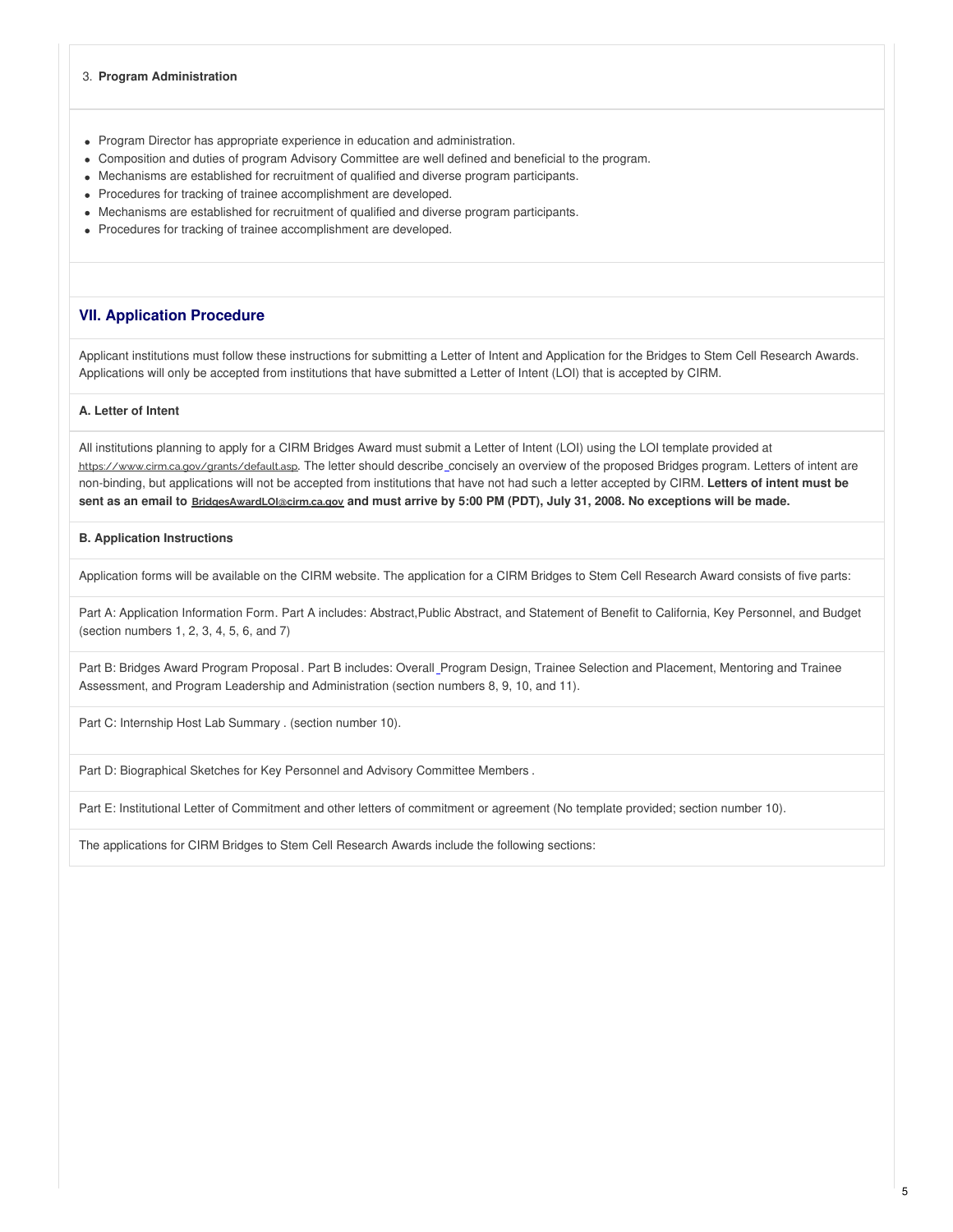## 1. *Abstract (up to 3000 characters in Part A)*

Describe the proposed program of training including the level of training, the numbers of trainees, the nature of the educational program with which the internships will be integrated, nature and scope of courses and ancillary activities, and the range of research opportunities available to interns in the program.

## 2. *Public Abstract (up to 3000 characters in Part A)*

Briefly describe the proposed training program and how it will directly or indirectly contribute to the training of laboratory personnel and bolster stem cell research. This Public Abstract will become public information; therefore, do not include confidential information or information that could identify the applicant institution.

# 3. *Statement of Benefit to California (up to 1500 characters in Part A)*

Describe in a few sentences how the proposed program will benefit the state of California and its citizens. This Statement of Benefit will become public information; therefore, do not include proprietary or confidential information or information that could identify the applicant institution.

# *4. Key Personnel (included in Part A)*

List the Program Director and key administrative personnel. A minimum of one percent effort is required for each key person. Do not include internship-host mentors, Advisory Committee members, or internship host coordinators in this section. For Program Director provide a 2 page biographical sketch using the template provided (*included in Part D*). The biosketch should highlight prior experience and/or special skills related to the proposed program.

## 5. *Internship-host and Techniques Course-host Institutions (included in Part A)*

List Internship-host and Techniques Course-host institutions with which agreements or arrangements for trainee placement and training have been established. Programs may partner with up to 4 nonprofit institutions and with an unlimited number of for-profit organizations. Identify a contact individual for each internship-host and techniques course-host institution and indicate in what role they will serve (e.g. Internship-host Faculty Advisor/Internship Coordinator,Course Director, etc.).

# 6. *Advisory Committee Members (included in Part A)*

List each member of the Advisory Committee for the proposed program. The Advisory Committee must contain at least one member who is a faculty member (or industry equivalent) from a partnering, internship-host institution. For each individual listed, provide a biographical sketch in Part D.

# 7. *Budget (included in Part A)*

Provide all budget information requested in the budget section of the application form. Allowable costs under this RFA are described *above* (Section IV.B.).

## 8. *Overall Program Design (up to 4 pages in Part B)*

1. Describe the specific focus and purpose of the training program including the level(s) of proposed trainees.

2. Describe the training to be offered as part of the program including:

- 1. internship duration and scope
- 2. required courses (describe briefly the material to be covered in each course)
- 3. auxiliary training activities
- 4. Stem Cell techniques course at a CIRM-funded Shared Research Laboratory or appropriate equivalent facility(include a brief description of planned course content and arrangements that are planned or in place for coordinating this activity)
- 3. Describe how the internships and other proposed training activities will be integrated into a comprehensive educational program.
- 4. Describe any plans to collaborate with other institutions that will supply trainees participating in the program; include a letter of agreement from each collaborating institution describing the nature of the collaboration.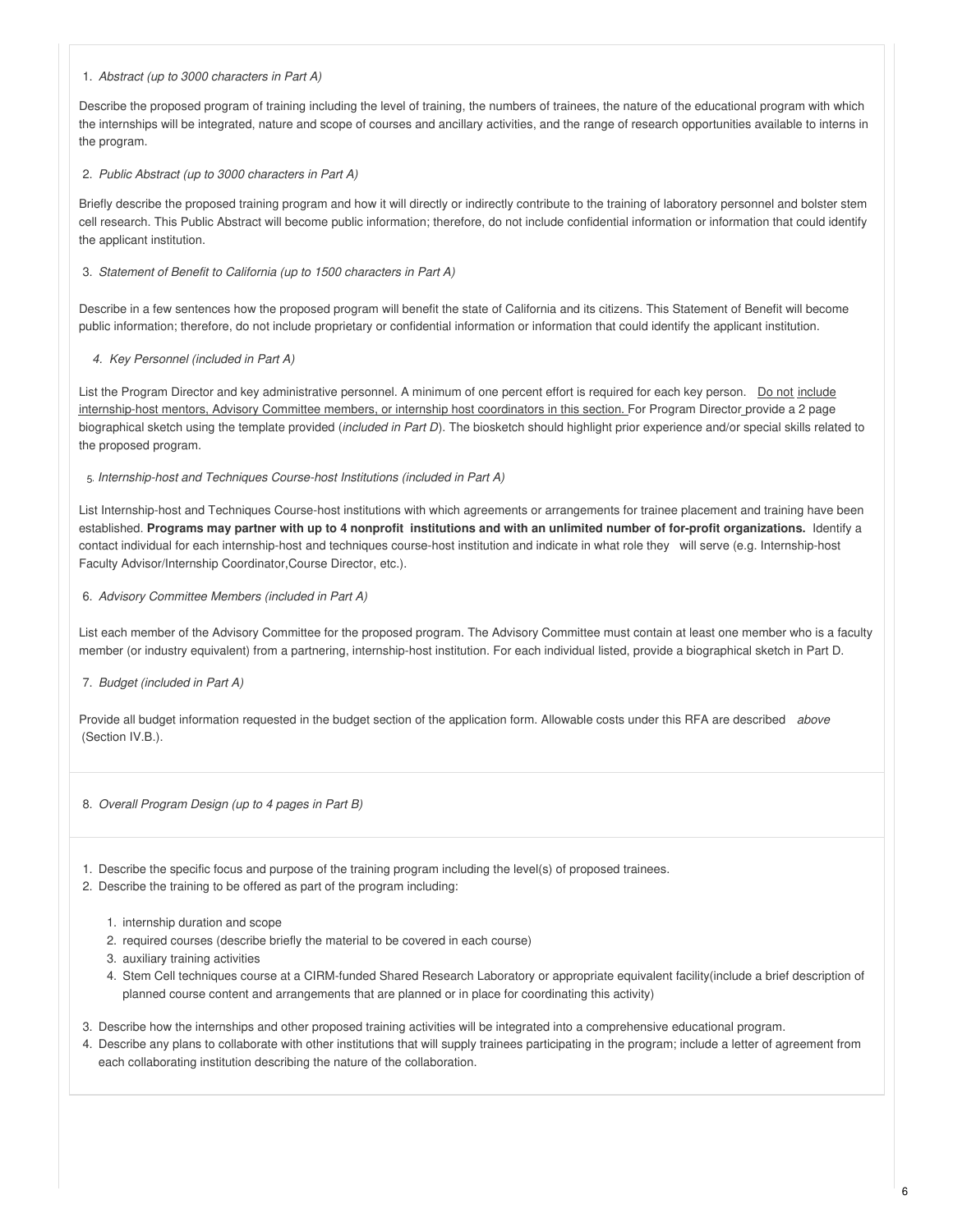9. *Trainee Selection and Placement (up to 2 pages)*

- 1. Describe how trainees will be recruited to the program and selected for participation.
- 2. Summarize the internship opportunities available to trainees. If specific internship host mentors have committed to participation in the program, supply information about these individuals in Part C of the application. If specific opportunities are not yet in place, summarize plans for and status of establishing internship opportunities. Include any letters or agreements from candidate internship-host institutions indicative of their commitment to or interest in participation as a host institution.
- 3. Describe the process by which trainees will be placed in internships.

10. *Mentoring and Trainee Assessment (up to 1 page in Part B)*

1. 1. Provide the Trainee Mentoring Plan that describes how trainees will be mentored. 2. Describe how trainee progress and accomplishment will be assessed.

11. *Program Leadership and Administration (up to 1 page in Part B)*

- 1. 1. Describe plans for the educational and administrative leadership and oversight of the program.
	- 2. Describe the composition, duties, and meeting frequency of the program Advisory Committee. Include in section C biosketches for all committee membe

12. Internship-host Lab Summary (included in Part C)

List prospective internship host mentors. List only those individuals who have agreed to accept trainees for internships and are committed **to participate in the proposed program.** Note: applicants are not required to complete this section; complete this form only for specific internship opportunities that are in place at time of application.

13. *Institutional Commitment (up to 2 pages in Part E)*

The applicant institution must provide a letter of support, signed by a senior organizational official who has the authority, or who has been delegated the authority, to commit the applicant institution to support the proposed program. This letter should document in specific terms the nature of the institution's current and future commitment to the proposed program during the period of the award and should include a description of facilities and resources available to the program. A discussion of the institution's track record and future plans for expanding educational activities relevant to the proposed program should also be included.

# **VIII. SUBMITTING AN APPLICATION**

Applications will only be accepted from institutions which have submitted a Letter of Intent (LOI) that was accepted by CIRM.

The application for CIRM Bridges to Stem Cell Research Awards consists of five parts:

Part A: Application Information Form

Part B: Bridges Awards Program Proposal

Part C: Internship Host Lab Summary

Part D: Biographical Sketches for Key Personnel and Advisory Committee members

Part E: Institutional Letter of Commitment (no template provided)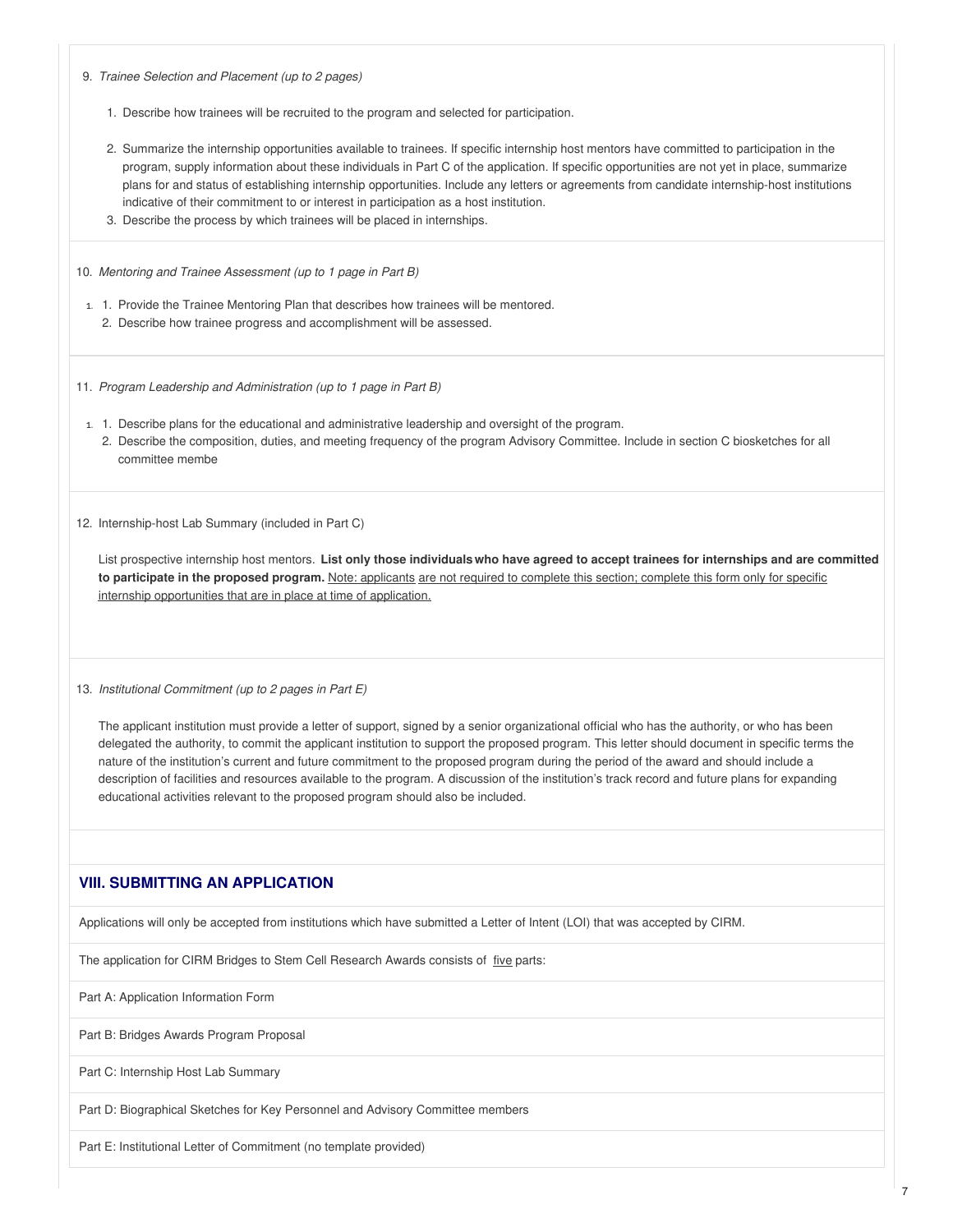All five parts of the application for CIRM Bridges to Stem Cell Research Awards must be submitted together in both hard copy and electronic formats and received by CIRM no later than 5:00 PM (PDT), September 16, 2008. This is the applicant's responsibility and no exceptions will be **made.** Applicants must use the appropriate CIRM templates to complete Parts A, B, C, and D.

Send electronic copies of all five parts of the application as attachments in a single email to [BridgesAwards@cirm.ca.gov](mailto:BridgesAwards@cirm.ca.gov). **In addition to the electronic** submittal, candidates must submit an original copy of the application signed by both the Program Director and the institution's **Authorized Organizational Official, plus 5 paper copies** (preferably double-sided) of the application to:

Bridges Awards Application

California Institute for Regenerative Medicine

210 King Street

San Francisco, CA 94107

The original application plus the five copies must be received by CIRM no later than 5:00 PM (PDT), September 16, 2008. This is the **applicant's responsibility and no exceptions will be made.**

# **IX. SCHEDULE OF RECEIPT AND ANTICIPATED REVIEW**

| <b>Receipt of Letters of Intent:</b>    | 5:00 PM (PDT), July 31, 2008      |
|-----------------------------------------|-----------------------------------|
| <b>Receipt of Applications:</b>         | 5:00 PM (PDT), September 16, 2008 |
| <b>Review of Applications by Grants</b> | November, 2008                    |
| <b>Working Group (GWG):</b>             |                                   |
| <b>Review and Approval by ICOC:</b>     | <b>Early 2009</b>                 |
| <b>Earliest Funding of Awards:</b>      | <b>Spring, 2009</b>               |

# **X. REVIEW AND AWARD PROCESS**

CIRM Bridges to Stem Cell Research applications will be reviewed by the CIRM Scientific and Medical Research Funding Working Group (the Grants Working Group, or GWG). The GWG consists of fifteen basic and clinical scientists from institutions outside California, seven patient advocates who are members of the Independent Citizen's Oversight Committee (ICOC), and the Chair of the ICOC. The membership of the GWG can be viewed on the Grants [Working](https://www.cirm.ca.gov/board-and-meetings/scientific-and-medical-research-funding-working-group) Group page. The ICOC was established by the California Stem Cell Research and Cures Act (Proposition 71) to oversee CIRM and makes all final funding decisions. The composition of the ICOC can be viewed at [Members](https://www.cirm.ca.gov/board-and-meetings/board). Fifteen scientists on the GWG together with select specialists with expertise in undergraduate and Master's level educational programs will review the applications and rate them according to educational, organizational, and technical merit. For Bridges to Stem Cell Research Awards applications, particular emphasis will be placed on the training program, the institutional commitment and partnering arrangements, and the program administration.

The GWG's final recommendations for funding will then be forwarded to the ICOC, which will make all final funding decisions.

# **XI. CONTACTS:**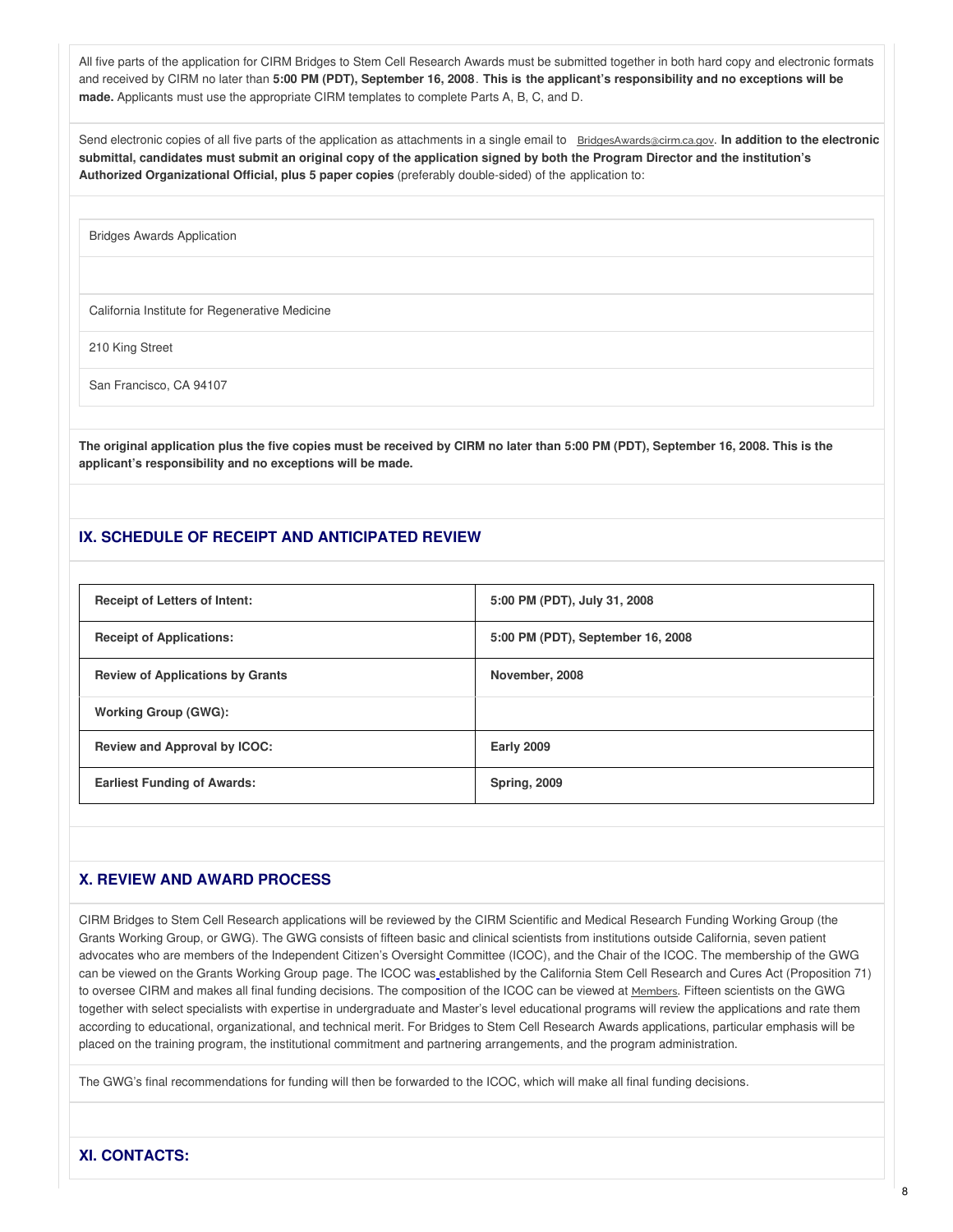For information about this RFA:

Michael P. Yaffe, Ph.D.

Scientific Officer

California Institute for Regenerative Medicine

210 King Street

San Francisco, CA 94107

Email:[myaffe@cirm.ca.gov](mailto:myaffe@cirm.ca.gov)

Tel: 415-396-9238

Fax: 415-396-9121

For information about the review process:

Gilberto R Sambrano, Ph.D.

Senior Officer to the Grants Working Group

California Institute for Regenerative Medicine

210 King Street

San Francisco, CA 94107

Email:[gsambrano@cirm.ca.gov](mailto:gsambrano@cirm.ca.gov)

Tel: (415) 396-9103

Fax: 396-9121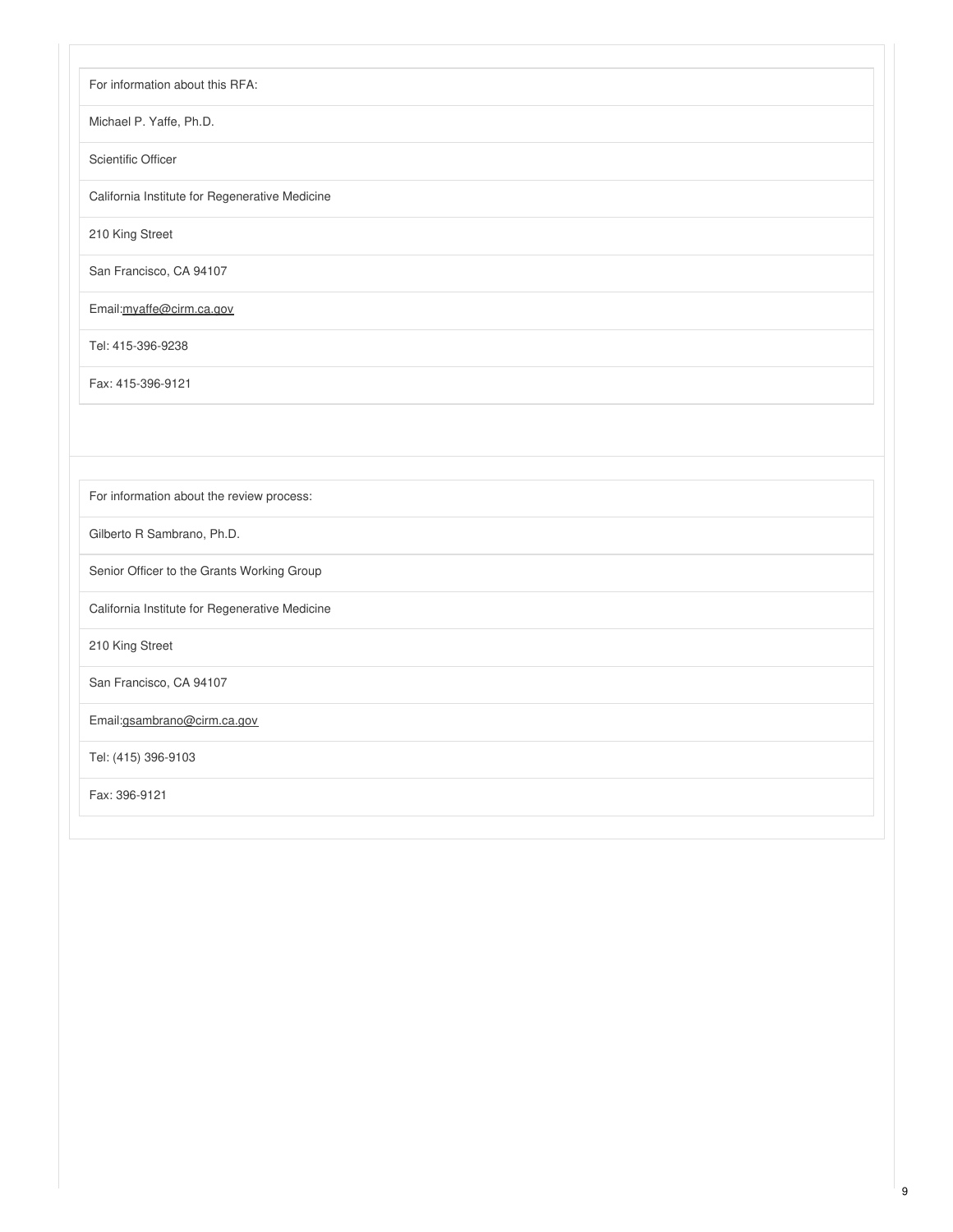| For information about electronic forms:        |
|------------------------------------------------|
| Ed Dorrington                                  |
| Senior Officer to the Grants Working Group     |
| California Institute for Regenerative Medicine |
| 210 King Street                                |
| San Francisco, CA 94107                        |
| Email:edorrington@cirm.ca.gov                  |
| Tel: (415) 396-9108                            |
| Fax: (415) 396-9121                            |
|                                                |
| For programmatic information:                  |
| Patricia Olson, Ph.D.                          |
| Director of Scientific Activities              |
| California Institute for Regenerative Medicine |
| 210 King Street                                |
| San Francisco, CA 94107                        |
| Email:polson@cirm.ca.gov                       |
| Tel: (415) 396-9116                            |
| Fax: (415) 396-9121                            |
|                                                |
|                                                |

# **XII. OTHER REQUIREMENTS**

# **A. CIRM Grants Administration Policy:**

CIRM's Grants Administration Policy (GAP) for Academic and Non-profit Institutions serves as the standard terms and conditions of grant awards issued by CIRM except as noted herein. All research conducted under this award must comply with the stated policy, which can be found on the CIRM [website](https://www.cirm.ca.gov/our-funding/cirm-stem-cell-grant-regulations). Funding from year to year will depend on progress achieved.

# **B. Evaluation of the Program:**

In fulfilling our commitment to the State of California, CIRM may request information essential to an assessment of the effectiveness of this program. Accordingly, recipients are hereby notified that they may be contacted after thecompletion of this award for periodic updates on various aspects of compliance with CIRM regulations and grant conditions, including; employment history, publications, support from research grants or contracts, honors and awards, professional activities, and other information helpful in evaluating the impact of the program. CIRM also retains the right to audit all expenditures of CIRM funds.